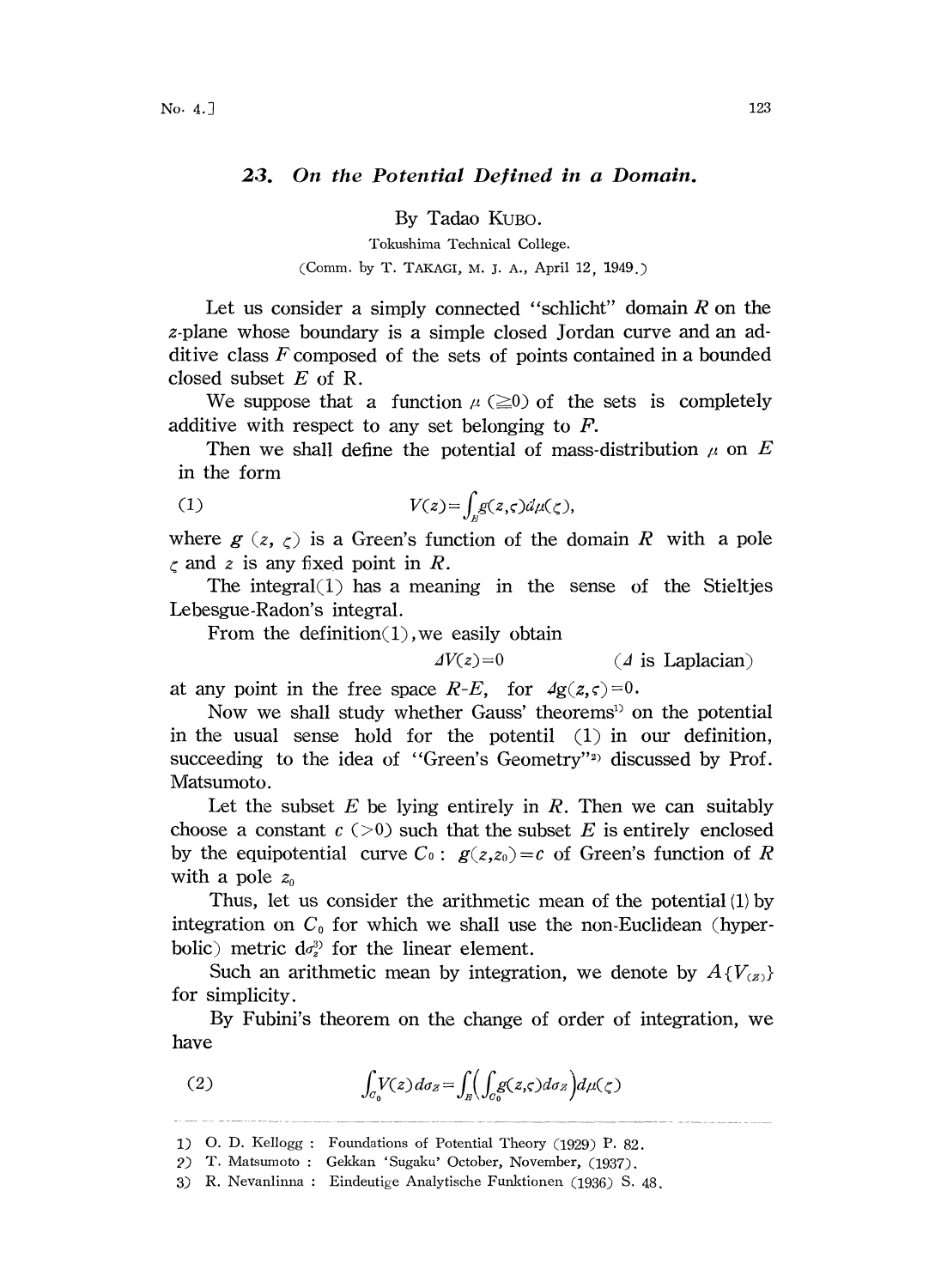Next we represent conformally the domain  $R$  on the unit circle  $K$ on the x-plane by a regular function  $x=x(z)$  such that the pole z is carried into the center of  $K$ .

In this representation, let any one point  $\varsigma$  in E correspond to a point  $\epsilon$  in the circle K.

Then, it follows that if we denote the inverse function of  $x(z)$ by  $z(x)$ ,  $g(z(x), \varsigma)$  is a Green's function of the circle K on the xplane with a pole  $\xi$ . And if we denote the function by  $g(x, \xi)$ , we have

(3) 
$$
g(x,\xi) = \log \left| \frac{1-\xi x}{x-\xi} \right|
$$

$$
= \log \frac{1}{|x-\xi|} + \log |1-\xi x|
$$

Let us transform the integral  $\int_{c} g(z, \zeta) d\sigma_{z}$  in (2) into the integral in the x-plane by above conformal transformation under which the hyperbolic linearelement is invariant and

$$
(4) \t\t d\sigma_z = d\sigma_x = -\frac{ds_x}{1-|x|^2}
$$

where  $ds_x$  is the linearelement in the usual sense.

Here, the equipotential curve  $C_0$  is transformed into a circle  $K_0$ on the x-plane whose center is the origin and whose radius  $\rho = \exp$  $(-c).$ 

Accordingly we have by  $(3)$  and  $(4)$ 

$$
\int_{C_0} g(z,\zeta) d\sigma_z = \int_{K_0} g(x,\xi) d\sigma_x
$$
  
= 
$$
\frac{1}{1-\rho^2} \Biggl( \int_{K_0} \log \frac{1}{|x-\xi|} ds_x + \int_{K_0} \log |1-\xi x| ds_x \Biggr).
$$

By elmentary reckoning,

(5) 
$$
\frac{1}{2\pi\rho}\int_{\mathbb{R}_0}\log\frac{1}{|x-\xi|}\,ds_x=\log\frac{1}{\rho}.
$$

And by the mean-valued theorem of the harmonic function,

(6) 
$$
\frac{1}{2\pi\rho}\int_{K_0} \log |1-\xi x| \, ds_x = \log 1 = 0.
$$

Therefore, we have by  $(5)$  and  $(6)$ 

$$
\frac{1-\rho^2}{2\pi\rho}\int_{K_0}g(x,\xi)d\sigma_x=\log\frac{1}{\rho}=c,
$$

where  $\frac{2\pi\rho}{1-\rho^2}$  is the hyperbolic length of the circumference of  $K_0$ and also of  $C_0$ .

By above result and  $(2)$ , it can be proved that

(7) 
$$
A\{V(z)\}=c\int_{\mathcal{B}}d\mu(\varsigma).
$$